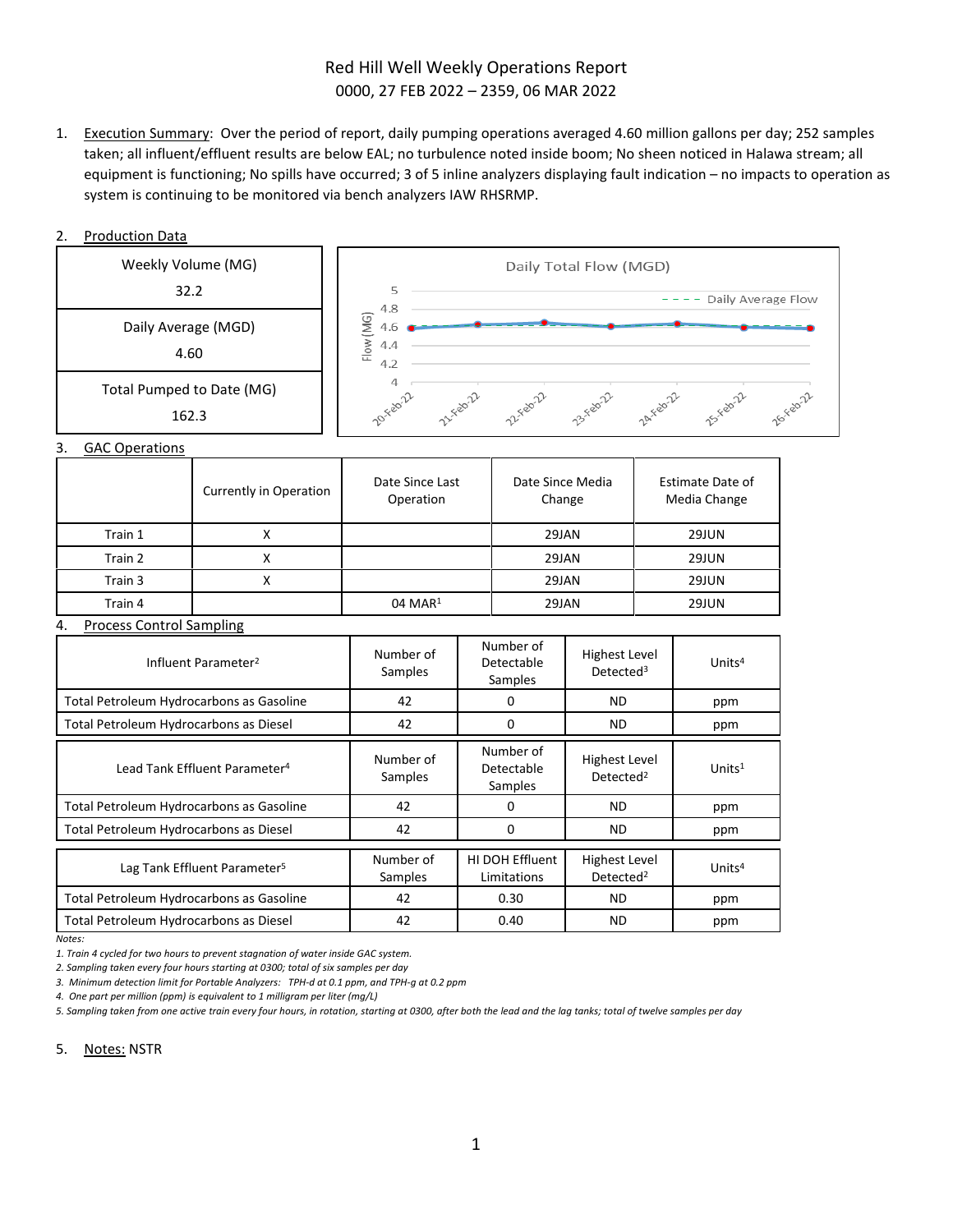# Red Hill Well Weekly Operations Report 0000, 06 MAR 2022 – 2359, 12 MAR 2022

1. Execution Summary: Over the period of report, daily pumping operations averaged 4.45 million gallons per day. On 10 March, an unplanned power outage interrupted operations and accounts for the decreased daily flow rate; 252 samples taken; all influent/effluent results are below EAL; no turbulence noted inside boom; No sheen noticed in Halawa stream; 10 of 10 inline analyzers have been installed and are operational for the monitoring of influent/effluent along with bench analyzers IAW RHSRMP.

| <b>Production Data</b> |  |
|------------------------|--|
|                        |  |



*Notes:*

*1. Train 4 cycled for two hours to prevent stagnation of water inside GAC system.* 

*2. Sampling taken every four hours starting at 0300; total of six samples per day*

*3. Minimum detection limit for Portable Analyzers: TPH-d at 0.1 ppm, and TPH-g at 0.2 ppm* 

*4. One part per million (ppm) is equivalent to 1 milligram per liter (mg/L)* 

*5. Sampling taken from one active train every four hours, in rotation, starting at 0300, after both the lead and the lag tanks; total of twelve samples per day*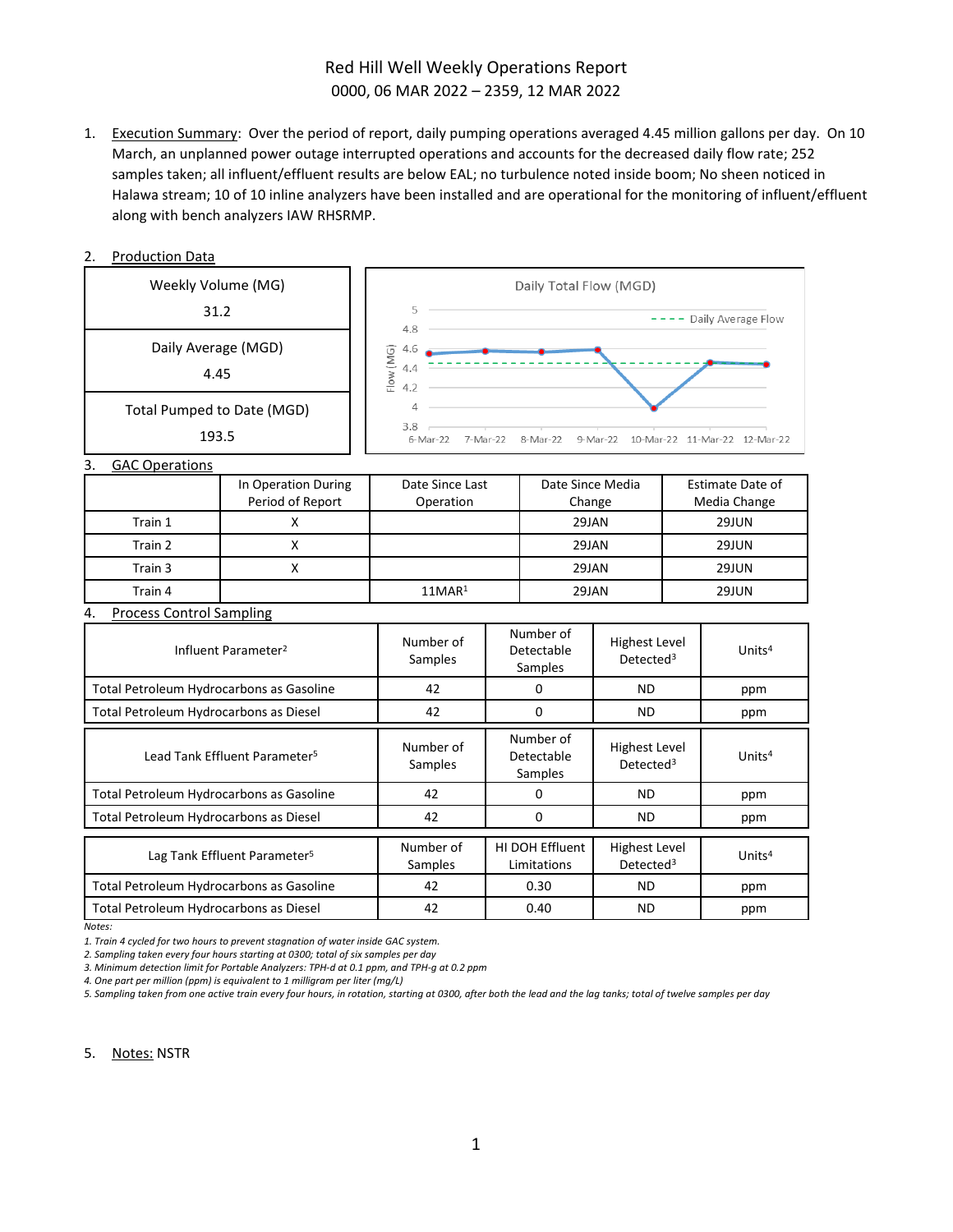# Red Hill Well Weekly Operations Report 0000, 13 MAR 2022 – 2359, 19 MAR 2022

1. Execution Summary: Over the period of report, daily pumping operations averaged 4.18 million gallons per day. On 14 March, an unplanned power outage interrupted operations and accounts for the decreased daily flow rate. On 18 March, an unplanned outage coincided with a planned operational pause to allow for preventative maintenance on the pump and rearrangement of the curtain boom; 252 samples taken; all influent/effluent results are below EAL; no turbulence noted inside boom; No sheen observed in Halawa stream; 9 of 10 inline analyzers are operational for the monitoring of influent/effluent along with bench analyzers IAW RHSRMP.

#### 2. Production Data Weekly Volume (MG) Daily Total Flow (MGD) 29.2  $4.7$ ---- Daily Average Flow 4.5  $(MG)$  $4.3$ Daily Average (MGD)  $4.1$ Flow ( 4.18 3.9 3.7 3.5 **14-Nar-22** 15-Mar-22 **16-Mar-22** 17.Nat-22 **18-Mar-22** Total Pumped to Date (MGD) 3.5 19-Mar-22 222.63. GAC Operations

| <u>.</u> | <b>UNC UNCLATIONS</b> |                                         |                              |                            |                                  |
|----------|-----------------------|-----------------------------------------|------------------------------|----------------------------|----------------------------------|
|          |                       | In Operation During<br>Period of Report | Date Since Last<br>Operation | Date Since Media<br>Change | Estimate Date of<br>Media Change |
|          | Train 1               |                                         |                              | 29JAN                      | 29JUN                            |
|          | Train 2               |                                         |                              | 29JAN                      | <b>29JUN</b>                     |
|          | Train 3               |                                         |                              | 29JAN                      | <b>29JUN</b>                     |
|          | Train 4               |                                         | 18MAR <sup>1</sup>           | 29JAN                      | 29JUN                            |

#### 4. Process Control Sampling

| Influent Parameter <sup>2</sup>           | Number of<br>Samples | Number of<br>Detectable<br>Samples | <b>Highest Level</b><br>Detected <sup>3</sup> | Units $4$ |
|-------------------------------------------|----------------------|------------------------------------|-----------------------------------------------|-----------|
| Total Petroleum Hydrocarbons as Gasoline  | 42                   |                                    | ND.                                           | ppm       |
| Total Petroleum Hydrocarbons as Diesel    | 42                   | $\Omega$                           | ND.                                           | ppm       |
| Lead Tank Effluent Parameter <sup>5</sup> | Number of<br>Samples | Number of<br>Detectable<br>Samples | <b>Highest Level</b><br>Detected <sup>3</sup> | Units $4$ |
| Total Petroleum Hydrocarbons as Gasoline  | 42                   | 0                                  | ND.                                           | ppm       |
| Total Petroleum Hydrocarbons as Diesel    | 42                   | 0                                  | ND                                            | ppm       |
| Lag Tank Effluent Parameter <sup>5</sup>  | Number of<br>Samples | HI DOH Effluent<br>Limitations     | <b>Highest Level</b><br>Detected <sup>3</sup> | Units $4$ |
| Total Petroleum Hydrocarbons as Gasoline  | 42                   | 0.30                               | ND.                                           | ppm       |
| Total Petroleum Hydrocarbons as Diesel    | 42                   | 0.40                               | <b>ND</b>                                     | ppm       |

*Notes:*

*1. Train 4 cycled for two hours to prevent stagnation of water inside GAC system.* 

*2. Sampling taken every four hours starting at 0300; total of six samples per day*

*3. Minimum detection limit for Portable Analyzers: TPH-d at 0.1 ppm, and TPH-g at 0.2 ppm* 

*4. One part per million (ppm) is equivalent to 1 milligram per liter (mg/L)* 

*5. Sampling taken from one active train every four hours, in rotation, starting at 0300, after both the lead and the lag tanks; total of twelve samples per day*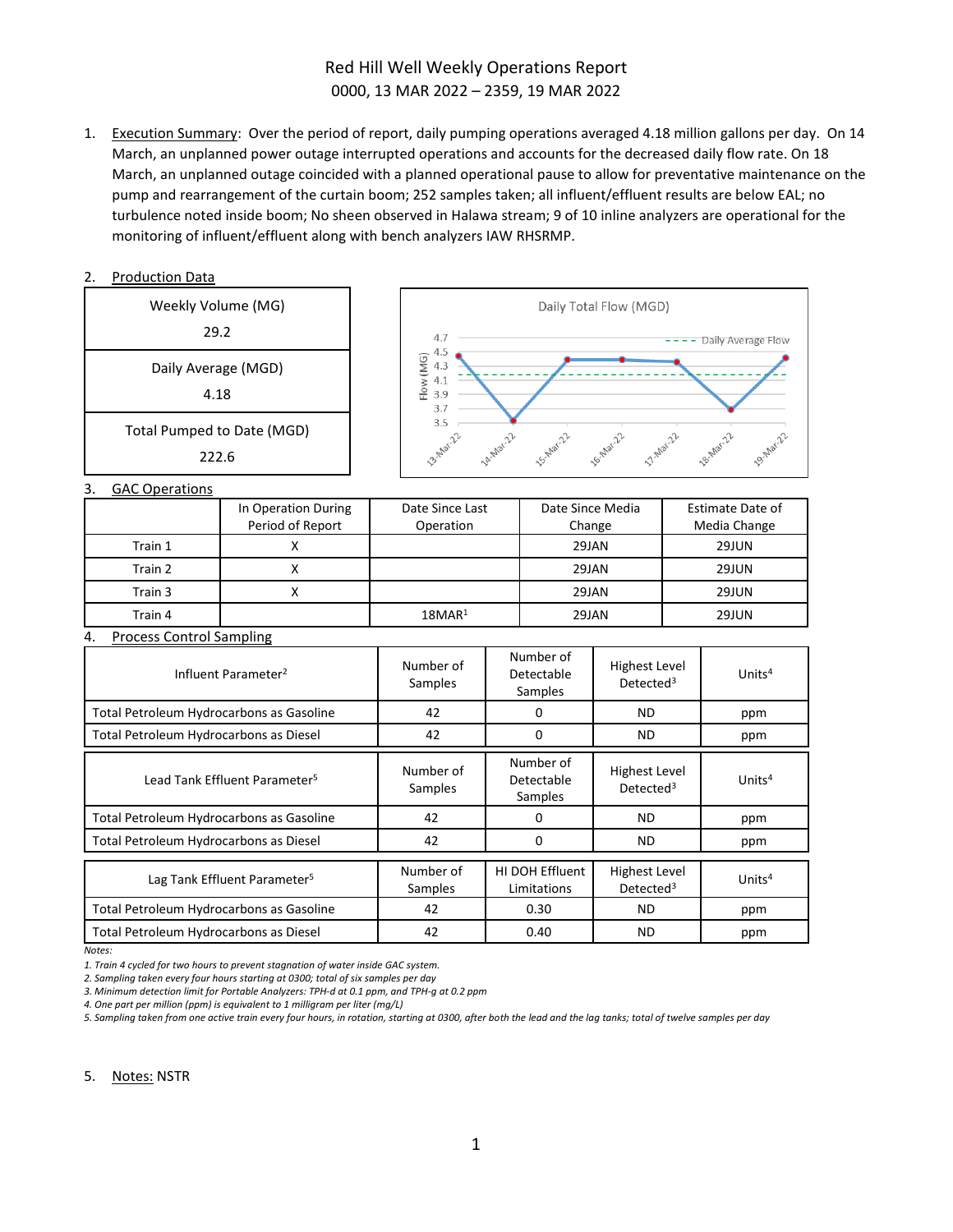# Red Hill Well Weekly Operations Report 0000, 20 MAR 2022 – 2359, 26 MAR 2022

1. Execution Summary: Over the period of report, daily pumping operations averaged 4.34 million gallons per day; 252 samples taken; all influent/effluent results are below EAL; no turbulence noted inside boom; No sheen observed in Halawa stream; 9 of 10 inline analyzers are operational for the monitoring of influent/effluent along with bench analyzers IAW RHSRMP.

| <b>Production Data</b><br>2.              |                                         |                         |                                                                                     |                                    |                                               |           |                                         |
|-------------------------------------------|-----------------------------------------|-------------------------|-------------------------------------------------------------------------------------|------------------------------------|-----------------------------------------------|-----------|-----------------------------------------|
| Weekly Volume (MG)                        |                                         | Daily Total Flow (MGD)  |                                                                                     |                                    |                                               |           |                                         |
| 30.4                                      |                                         | 4.7<br>4.5              |                                                                                     |                                    |                                               |           | -------- Daily Average Flow             |
| Daily Average (MGD)                       |                                         | Flow (MG)<br>4.3<br>4.1 |                                                                                     |                                    |                                               |           |                                         |
| 4.34                                      |                                         | 3.9<br>3.7              |                                                                                     |                                    |                                               |           |                                         |
| Total Pumped to Date (MGD)                |                                         | 3.5<br>2014/ar.22       |                                                                                     | 2-Marz 2 2-Marz 2-Marzo 2-Marzo    |                                               |           |                                         |
| 253.0                                     |                                         |                         |                                                                                     |                                    |                                               |           | 25-Mar-22                               |
| 3.<br><b>GAC Operations</b>               |                                         |                         |                                                                                     |                                    |                                               |           |                                         |
|                                           | In Operation During<br>Period of Report | Operation               | Date Since Last<br>Date Since Media<br>Change                                       |                                    |                                               |           | <b>Estimate Date of</b><br>Media Change |
| Train 1                                   | X                                       |                         |                                                                                     | 29JAN                              |                                               | 29JUN     |                                         |
| Train 2                                   | $\mathsf{x}$                            |                         | 29JAN                                                                               |                                    | 29JUN                                         |           |                                         |
| Train 3                                   | $\mathsf{X}$                            |                         | <b>29JAN</b>                                                                        |                                    | <b>29JUN</b>                                  |           |                                         |
| Train 4                                   |                                         | 25MAR <sup>1</sup>      | 29JAN                                                                               |                                    | 29JUN                                         |           |                                         |
| 4.<br><b>Process Control Sampling</b>     |                                         |                         |                                                                                     |                                    |                                               |           |                                         |
| Influent Parameter <sup>2</sup>           |                                         | Number of<br>Samples    |                                                                                     | Number of<br>Detectable<br>Samples | <b>Highest Level</b><br>Detected <sup>3</sup> |           | Units <sup>4</sup>                      |
| Total Petroleum Hydrocarbons as Gasoline  |                                         | 42                      |                                                                                     | $\Omega$                           | <b>ND</b>                                     |           | ppm                                     |
| Total Petroleum Hydrocarbons as Diesel    |                                         | 42                      | $\mathbf 0$<br><b>ND</b>                                                            |                                    |                                               | ppm       |                                         |
| Lead Tank Effluent Parameter <sup>5</sup> |                                         | Number of<br>Samples    | Number of<br><b>Highest Level</b><br>Detectable<br>Detected <sup>3</sup><br>Samples |                                    |                                               | Units $4$ |                                         |
| Total Petroleum Hydrocarbons as Gasoline  |                                         | 42                      | 0                                                                                   |                                    | <b>ND</b>                                     |           | ppm                                     |
| Total Petroleum Hydrocarbons as Diesel    |                                         | 42                      | 0<br><b>ND</b>                                                                      |                                    |                                               | ppm       |                                         |
| Lag Tank Effluent Parameter <sup>5</sup>  |                                         | Number of<br>Samples    |                                                                                     | HI DOH Effluent<br>Limitations     | <b>Highest Level</b><br>Detected <sup>3</sup> |           | Units <sup>4</sup>                      |
| Total Petroleum Hydrocarbons as Gasoline  |                                         | 42                      | 0.30                                                                                |                                    | <b>ND</b>                                     |           | ppm                                     |
| Total Petroleum Hydrocarbons as Diesel    |                                         | 42                      |                                                                                     | 0.40                               | <b>ND</b>                                     |           | ppm                                     |

*Notes:*

*1. Train 4 cycled for two hours to prevent stagnation of water inside GAC system.* 

*2. Sampling taken every four hours starting at 0300; total of six samples per day*

*3. Minimum detection limit for Portable Analyzers: TPH-d at 0.1 ppm, and TPH-g at 0.2 ppm* 

*4. One part per million (ppm) is equivalent to 1 milligram per liter (mg/L)* 

*5. Sampling taken from one active train every four hours, in rotation, starting at 0300, after both the lead and the lag tanks; total of twelve samples per day*